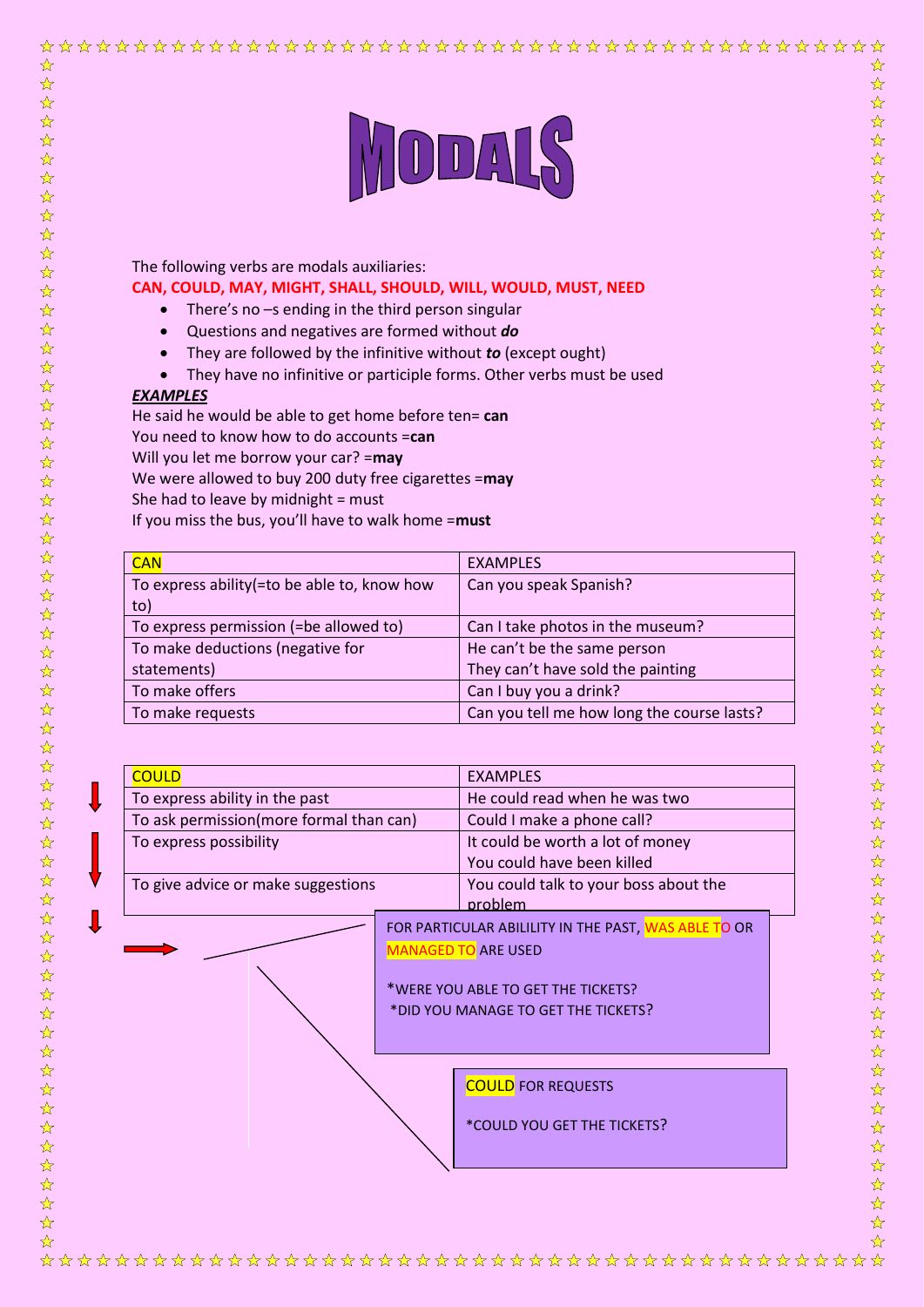$x^2$ 

☆

☆

| <b>MAY</b>                              | <b>EXAMPLES</b>         |
|-----------------------------------------|-------------------------|
| To express permission (more formal than | May I sit down?         |
| can)                                    |                         |
| To express possibility                  | He might lose his job   |
|                                         | The painting might have |
|                                         |                         |
| <b>MICUT</b>                            | EVAMMDI EC              |

| <b>MIGHT</b>                        | EXAMPLES                        |
|-------------------------------------|---------------------------------|
| To express permission (very formal) | Might I turn on the television? |
| To express remote possibility       | He might lose his job           |
|                                     | He might have dropped           |

| SHALL               | <b>EXAMPLES</b>               |
|---------------------|-------------------------------|
| To make offers      | Shall I do the washing up?    |
| To make suggestions | Shall we meet again tomorrow? |

| <b>SHOULD</b>                         | EXAMPLES                                     |
|---------------------------------------|----------------------------------------------|
| To give advice                        | You shouldn't worry so much                  |
| To express obligation or criticism    | Everyone should see a dentist regularly      |
|                                       | He shouldn't have said that horrible thing   |
| In type 1 conditional                 | If you should see James, ask him to phone me |
| In place of would in the first person | I shouldn't say anything if I were you       |

| <b>OUGHT TO</b>                    | <b>EXAMPLES</b>                          |
|------------------------------------|------------------------------------------|
| To give advice                     | You ought to smoke less                  |
| To express obligation or criticism | He ought to visit his parents more often |
|                                    | He ought to have worn a tie              |

| <b>WILL</b>                                 | <b>EXAMPLES</b>                                   |
|---------------------------------------------|---------------------------------------------------|
| In the future simple                        | I think I'll go to England soon                   |
| To express willingness: offers and requests | If you'll clear the table, I'll do the washing up |
|                                             | Will you help me carry the luggage?               |

| <b>WOULD</b>                             | <b>EXAMPLES</b>                                                                                         |
|------------------------------------------|---------------------------------------------------------------------------------------------------------|
| In conditional sentences                 | If I saw a ghost, I would scream                                                                        |
| To express willingness, requests(formal) | Would you close the window, please?<br>I should be grateful if you would send me an<br>application form |
| To describe repeated actions in the past | When we came out of the cinema, we would<br>buy fish and chips to eat on the way home                   |

| <b>MUST</b>                                                | EXAMPLES                       |
|------------------------------------------------------------|--------------------------------|
| To express obligation or necessity (= have to,<br>need to) | We must wear uniform at school |
| To make deductions (positive for statement)                | She must be eighteen           |

\*MUSTN'T =strong obligation: you mustn't lean out of the window.

\*for absence of obligation or necessity we use DON'T HAVE TO, DON'T NEED TO, NEEDN'T: As tomorrow is Sunday I don't have to/don't need to /needn't get up early

When talking about the past: I NEEDN'T HAVE BOOKED a table because the restaurant was almost empty=it wasn't necessary but I did

He DIDN'T NEED TO look up the number because he knew it by heart=it wasn't necessary so he didn't

 $\frac{1}{\mathbf{k}^{\prime}}$ 

 $\frac{1}{\mathbf{k}}$ 

 $\frac{1}{\sqrt{2}}$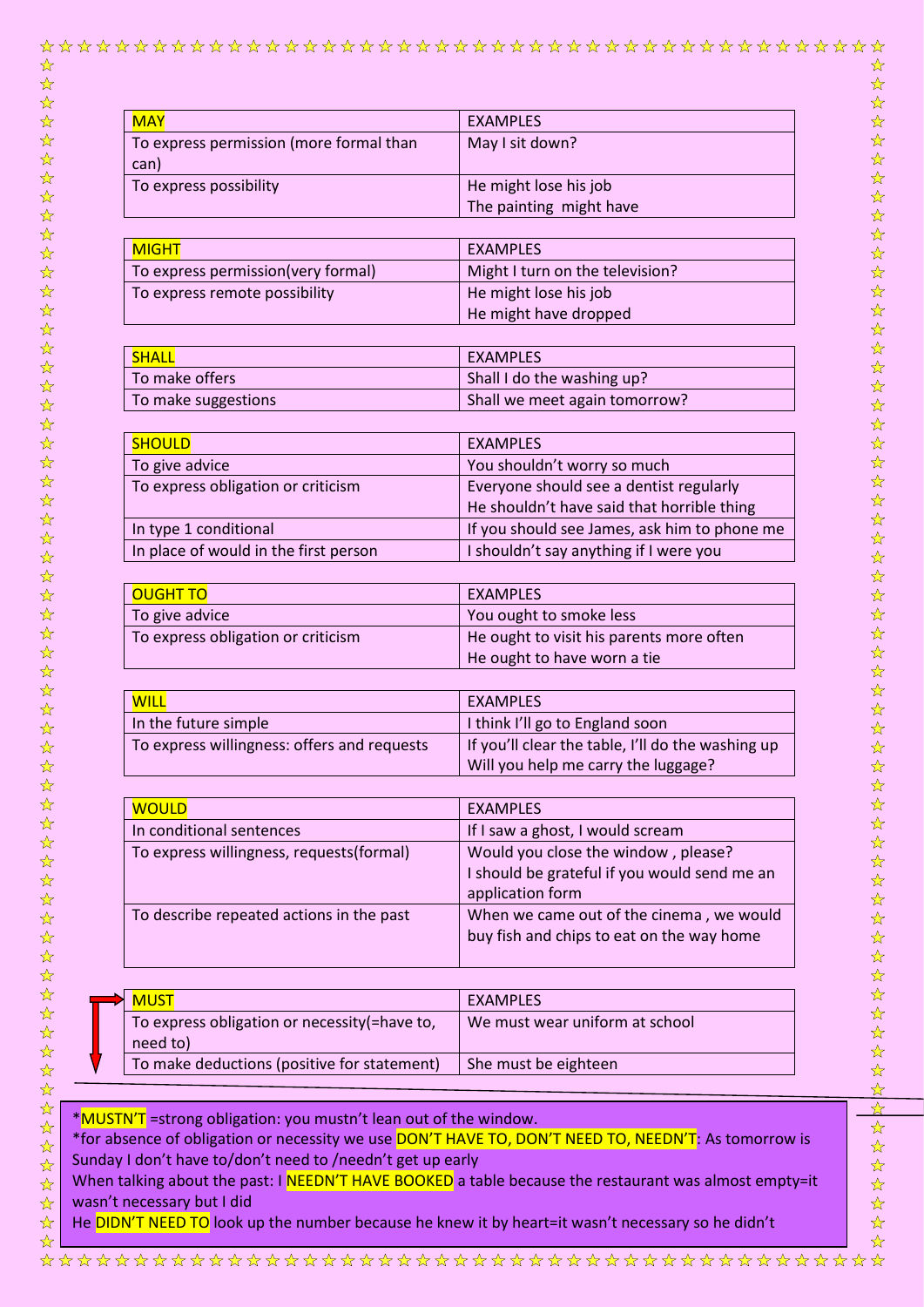# EXERCISES

☆

 $\frac{1}{\sqrt{2}}$ 

 $\frac{1}{\mathcal{N}}$ 

 $\frac{1}{\sqrt{2}}$ 

 $\frac{1}{2}$  $\frac{1}{\sqrt{2}}$ 

 $\frac{1}{\sqrt{2}}$ 

## USING THE CORRECT FORM OF THE MODAL VERB IN CAPITALS REWRITE THE SENTENCES SO THAT THE MEANING IS ALMOST IDENTICAL

| You are not allowed to walk on the grass              | <b>MAY</b>    |
|-------------------------------------------------------|---------------|
| Please stop talking                                   | <b>COULD</b>  |
| Do you have to leave soon?                            |               |
| I don't believe it's ten o'clock                      | <b>MUST</b>   |
|                                                       | <b>CAN</b>    |
| You'd better call the police                          | SHOULD        |
| Perhaps he lost the address                           | <b>MIGHT</b>  |
| Why don't you go to the library?                      | <b>COULD</b>  |
| Please sit down                                       | <b>WILL</b>   |
| He apologised, but itwasn't necessary                 | <b>NEED</b>   |
| I was wrong to say it was your fault                  | <b>SHOULD</b> |
| He wasn't able to lift the piano                      | <b>COULD</b>  |
| It's forbidden to enter the building                  | <b>CAN</b>    |
| It's just possible that the phone is out of order     | <b>MIGHT</b>  |
| He used to smoke his pipe in the evenings             | <b>WOULD</b>  |
| She doesn't work hard enough                          | <b>OUGHT</b>  |
| We didn't call the doctor because it wasn't necessary |               |
| Do you know how to make an omelette?                  | <b>NEED</b>   |
| Why don't we go for a walk?                           | <b>CAN</b>    |
| Perhaps there has been an accident                    | <b>SHALL</b>  |
| You're not allowed to look                            | COULD         |
|                                                       | <b>MUST</b>   |
| It's possible that she's visiting her parents         | <b>MAY</b>    |
| You can tell he's making a lot of money               | <b>MUST</b>   |
|                                                       |               |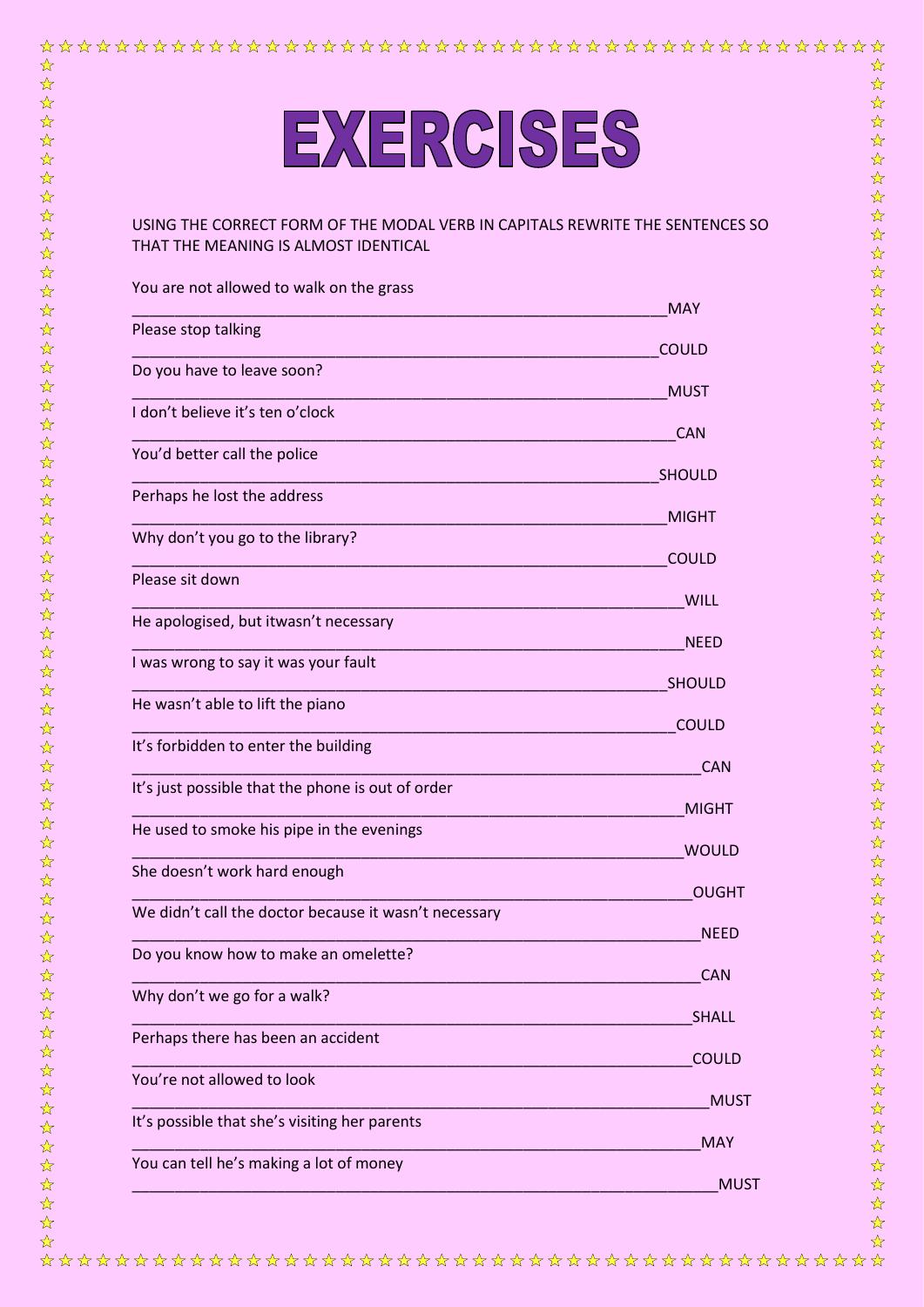| Which on the words in the box will fit the sentences?<br>Often there is more than one possibility.                                                                          |
|-----------------------------------------------------------------------------------------------------------------------------------------------------------------------------|
| Will should can ought to could must may have-to might                                                                                                                       |
| 1. You __________________get your hair cut. It's much too long.                                                                                                             |
| 2. I ask you a questions?                                                                                                                                                   |
| 3. Young children________________ be carried on this escalator.                                                                                                             |
| 4. You ___________________never get a seat on this train. It's always packed.                                                                                               |
| 5. I Sample 2021 be studying Mandarin Chinese next year.                                                                                                                    |
| 6. I ______________________already speak five languages fluently.                                                                                                           |
| 7. You'll work much harder if you want to pass.                                                                                                                             |
| 8. It's Saturday night. There be something good on TV.                                                                                                                      |
| 9. You ________________leave your valuables in the hotel safe.                                                                                                              |
| 10.You be over 1m 60 cm tall to be an air hostess.                                                                                                                          |
|                                                                                                                                                                             |
| Underline the correct answer.<br>1. You mustn't/shouldn't have any problems with Jack. He's such a good baby.                                                               |
| 2. You don't have to/mustn't use cream in this sauce, but it makes it much tastier.                                                                                         |
| 3. I couldn't/wouldn't watch my favourite TV programme because Sue rang up for a long                                                                                       |
| chat.                                                                                                                                                                       |
| 4. Timmy's so stubborn. He just can't/won't do what he' told.                                                                                                               |
| 5. I'm afraid Cannot/may not come to your wedding as I'm on holiday in Australia.                                                                                           |
| 6. I was able to/ could get 10% of the marked price by paying in cash.                                                                                                      |
| 7. I should have gone/had to go to visit Uncle Tom in hospital after work, but I was too                                                                                    |
| tired.                                                                                                                                                                      |
| 8. You don't have to/mustn't say a word about this to your mother. It's a surprise.                                                                                         |
| Deductions about the present and past                                                                                                                                       |
| Complete the sentences, putting the verbs in brackets into the correct form                                                                                                 |
| 1. "I wonder how the thief got into our apartment."                                                                                                                         |
| "He Could/use) the fire escape or he                                                                                                                                        |
| (might/climb up) that tree."                                                                                                                                                |
| 2. "I saw Harry waving someone off in a taxi." "That ___________________________                                                                                            |
| (would/be) is cousin from Australia."                                                                                                                                       |
| 3. "Bill told me that he'd spent L50, ooo on a birthday present for is girlfriend, but                                                                                      |
| he____________________(may/joke).He__________________(can't/spend) that much."                                                                                              |
|                                                                                                                                                                             |
| 4. "It's five past eleven. Ken and Cathy's plane                                                                                                                            |
| _______________________________(should/touch down) in Kennedy Airport right now .                                                                                           |
|                                                                                                                                                                             |
| "Your watch ________________________________(must/be) slow. It's nearly half past.<br>Their plane ________________________________already _____________________(will/land). |
|                                                                                                                                                                             |
| It ______________________(can/snow) in the mountains even in summer.?                                                                                                       |
| 6. What are all those people doing with those lights and cameras? They                                                                                                      |
| (must/make) a film                                                                                                                                                          |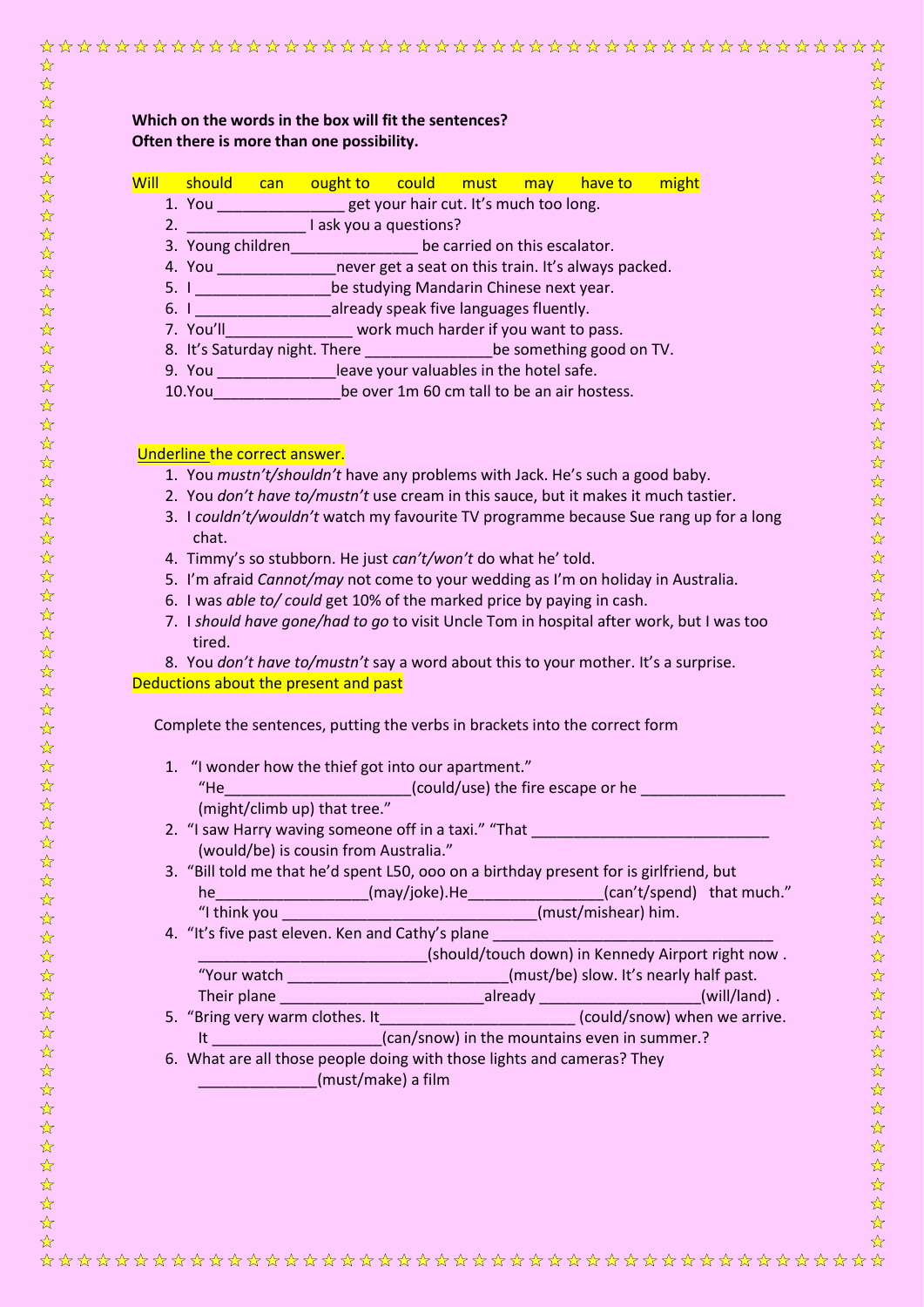| ☆<br>☆                                               |                                                                            | ☆<br>☆                                                      |
|------------------------------------------------------|----------------------------------------------------------------------------|-------------------------------------------------------------|
| $\frac{1}{\sqrt{2}}$                                 |                                                                            | $\frac{1}{\sqrt{2}}$                                        |
| ☆                                                    | <b>MODALS REWRITE</b>                                                      | $\frac{\lambda}{\lambda}$                                   |
| $\frac{1}{\sqrt{2}}$<br>$\frac{1}{\sqrt{2}}$         | 1. It's a good idea to take warn clothes with you if you go climbing       | ☆<br>$\frac{1}{\sqrt{2}}$                                   |
| $\frac{1}{\sqrt{2}}$                                 | 2. It's necessary for deep sea divers to use oxygen tanks                  | $\frac{1}{\sqrt{2}}$                                        |
| $\frac{1}{\lambda}$                                  | It is prohibited to surf here, it's dangerous<br>3.                        | ☆                                                           |
| $\frac{1}{\sqrt{2}}$                                 | 4. Alex has the ability to run marathon                                    | $\frac{1}{\sqrt{2}}$                                        |
| ☆                                                    | 5. It's not a good idea to do bare jumping if you are scared of heights    | ☆                                                           |
| ☆<br>☆                                               | 6. It's unnecessary for you to come if you don't want to                   | ☆<br>☆                                                      |
| ☆                                                    | Karen had the ability to swim from an early age<br>7.                      | ☆                                                           |
| ☆                                                    | 8. It wasn't a good idea for you to walk home late last night              | ☆                                                           |
| ☆                                                    | 9. It was unnecessary for Gary to clean the house                          | ☆                                                           |
| $\frac{1}{\sqrt{2}}$<br>$\frac{\lambda}{\lambda}$    | 10. I didn't have the ability to drive until I had lessons last year       | ☆<br>$\frac{1}{\sqrt{2}}$                                   |
| $\frac{\lambda}{\lambda}$                            | 11. It was unnecessary for Ann to go to the lecture this morning           | ☆                                                           |
| $\frac{1}{\sqrt{2}}$                                 | 12. It's possible that they missed the plane                               | $\frac{1}{\sqrt{2}}$                                        |
| $\frac{1}{\mathcal{N}}$                              | 13. I'm sure that Jack didn't win the race, he's very unfit                | $\frac{1}{\sqrt{2}}$                                        |
| $\frac{1}{\sqrt{2}}$<br>$\frac{1}{\sqrt{2}}$         | 14. Perhaps you left your wallet at home                                   | $\frac{1}{\sqrt{2}}$<br>$\frac{1}{\sqrt{2}}$                |
| $\frac{1}{\sqrt{2}}$                                 | 15. I'm certain that he hurt himself when he feel                          | $\frac{1}{\mathbf{k}^2}$                                    |
| $\frac{\lambda}{\lambda}$                            | 16. It's impossible that you saw Helen. She's in Paris                     | $\frac{1}{\mathcal{N}}$                                     |
| $\frac{1}{\sqrt{2}}$                                 | 17. I'm sure that you dropped your ticket                                  | $\frac{\lambda}{\lambda}$                                   |
| $\frac{1}{\lambda}$                                  | 18. I'm sure that they didn't liken the music. They didn't dance all night | $\frac{\lambda}{\lambda}$                                   |
| ☆<br>$\frac{1}{\sqrt{2}}$                            | 19. I'm sure the cat is in the flat somewhere                              | $\frac{1}{\sqrt{2}}$<br>$\frac{1}{\sqrt{2}}$                |
| ☆                                                    |                                                                            | $\frac{1}{\sqrt{2}}$                                        |
| ☆                                                    | 20. Maybe Mark left his book on the desk                                   | $\frac{1}{\mathcal{N}}$                                     |
| $\frac{1}{\sqrt{2}}$                                 | 21. I' certain that they have gone home early                              | $\frac{1}{\sqrt{2}}$                                        |
| $\frac{1}{\sqrt{2}}$<br>☆                            | 22. Perhaps she's the new dance teacher                                    | $\frac{1}{\sqrt{2}}$<br>$\frac{1}{\sqrt{2}}$                |
| ☆                                                    | 23. I'm sure that Jim hasn't got the front door key                        | $\frac{1}{\sqrt{2}}$                                        |
| ☆                                                    | 24. It's impossible that you spent all the money yesterday                 | ☆                                                           |
| ☆                                                    | 25. It's possible that they over slept                                     | ☆                                                           |
| ☆                                                    | 26. I'm certain that Dave passed his exam                                  | ☆                                                           |
| ☆<br>☆                                               | 27. If you want my advice, get a good lawyer                               | ☆<br>$\frac{1}{\sqrt{2}}$                                   |
| $\frac{1}{\sqrt{2}}$                                 | 28. A university degree isn't necessary for that job                       | ☆                                                           |
| $\frac{1}{\sqrt{2}}$                                 | 29. Perhaps my father will pick you up                                     | ☆                                                           |
| ☆                                                    | 30. It is necessary to make an appointment at the hairdresser's            | ☆                                                           |
| $\frac{\lambda}{\lambda}$<br>$\frac{1}{\mathcal{N}}$ | 31. Eating is forbidden in class                                           | $\frac{1}{\sqrt{2}}$<br>☆                                   |
| $\frac{1}{\mathcal{N}}$                              | 32. The boss allows the workers to have one afternoon free                 | $\frac{1}{\mathcal{N}}$                                     |
| $\frac{1}{\sqrt{2}}$                                 | 33. Don't take the record without my permission                            | $\frac{1}{\mathcal{N}}$                                     |
| $\frac{\lambda}{\lambda}$                            | 34. She hasn't phone. Perhaps she is abroad                                | $\frac{1}{\mathcal{N}}$                                     |
| $\frac{\lambda}{\lambda}$                            | 35. Perhaps Mike will be too busy to see us                                | $\frac{1}{\mathcal{N}}$                                     |
| $\frac{1}{\sqrt{2}}$<br>☆                            | 36. I suggest you go and see the doctor                                    | $\frac{1}{\mathbf{k}^2}$<br>$\frac{1}{\mathbf{k}^{\prime}}$ |
| $\frac{1}{\sqrt{2}}$                                 | 37. The was silly of Bob to be rude to his teacher                         | $\frac{1}{\sqrt{2}}$                                        |
| $\frac{1}{\sqrt{2}}$                                 | 38. Maybe the concert was cancelled because nobody bought the tickets      | $\frac{1}{\sqrt{2}}$                                        |
| ☆                                                    | 39. The lawyer was expected to win the case, but he didn't                 | $\frac{1}{\mathcal{N}}$                                     |
| ☆                                                    | 40. Their plane probably crashed over the jungle                           | $\frac{1}{\sqrt{2}}$                                        |
| $\frac{\lambda}{\lambda}$<br>$\frac{1}{\sqrt{2}}$    | 41. Jill is not playing. I'm sure she is tired                             | $\frac{1}{\mathcal{N}}$<br>$\frac{1}{\mathcal{N}}$          |
| $\frac{1}{\sqrt{2}}$                                 | 42. Pam passed the exam but she cheated                                    | ☆                                                           |
| $\frac{1}{\lambda}$                                  |                                                                            | $\frac{1}{\mathcal{N}}$                                     |
| ☆                                                    |                                                                            | $\frac{1}{\sqrt{2}}$                                        |
| ☆<br>☆                                               |                                                                            | $\frac{1}{\sqrt{2}}$<br>$\frac{1}{\lambda}$                 |
| ☆                                                    |                                                                            | $\frac{1}{\sqrt{2}}$                                        |
| ☆                                                    |                                                                            | ☆                                                           |
|                                                      |                                                                            |                                                             |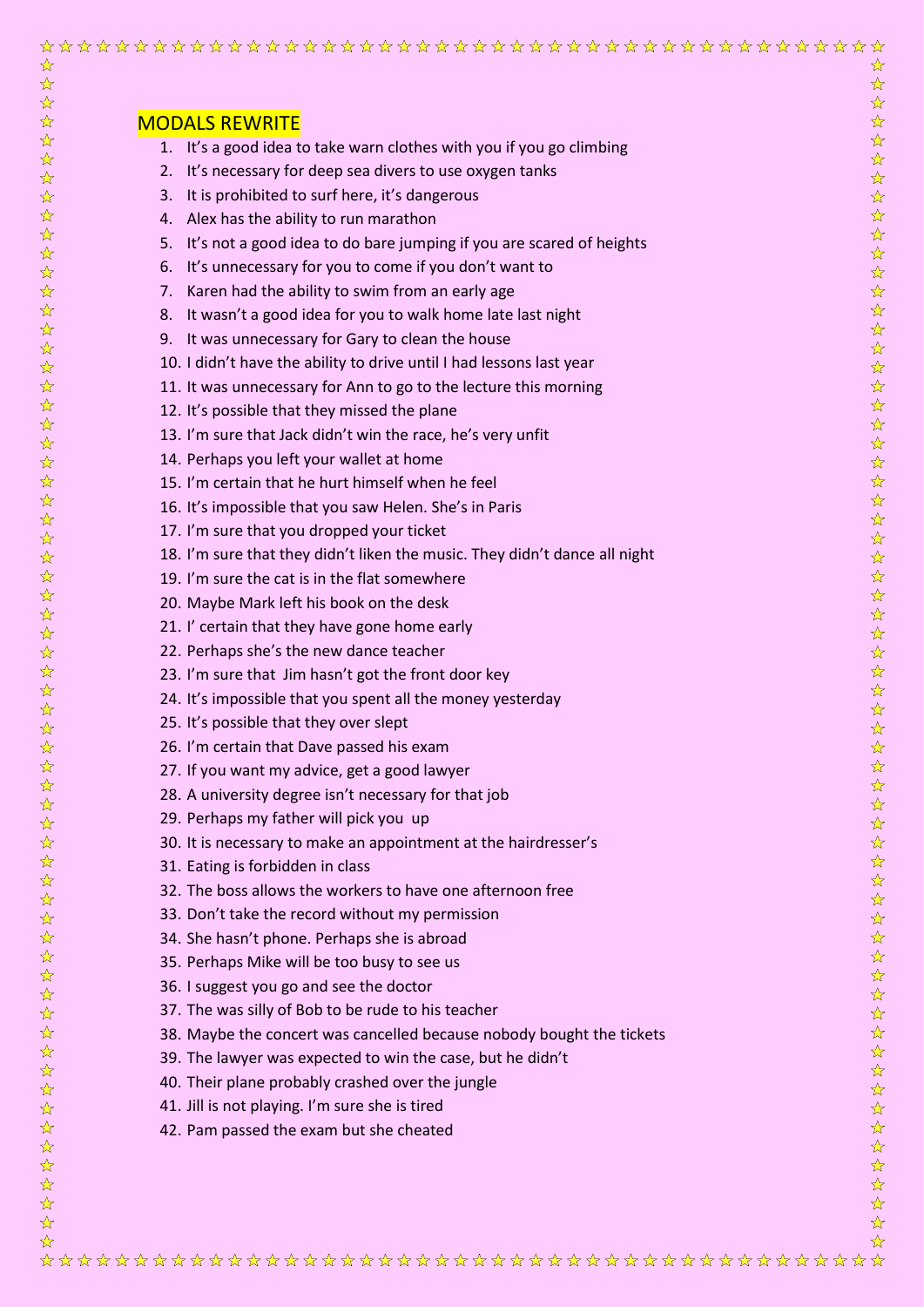| ☆                                                 |                                                                            | ☆                                                 |
|---------------------------------------------------|----------------------------------------------------------------------------|---------------------------------------------------|
| $\frac{1}{\mathcal{N}}$                           |                                                                            | $\frac{1}{\sqrt{2}}$                              |
| $\frac{1}{\mathcal{N}}$                           |                                                                            | $\stackrel{\wedge}{\bowtie}$                      |
| $\frac{1}{\sqrt{2}}$                              | 43. We expected him to pass his exam but the didn't                        | $\frac{1}{\sqrt{2}}$                              |
| $\frac{1}{\sqrt{2}}$                              | 44. There is no possibility that Mark was involved in the crime            | $\frac{\sqrt{\lambda}}{\lambda}$                  |
| $\frac{1}{\sqrt{2}}$                              | 45. I'm sure that Helen feels really lonely                                | $\frac{1}{\sqrt{2}}$                              |
| $\frac{1}{\sqrt{2}}$<br>$\frac{1}{\sqrt{2}}$      | 46. It would be a very good idea if Harry took a holiday                   | $\frac{1}{\sqrt{2}}$<br>$\frac{\lambda}{\lambda}$ |
| $\frac{1}{\sqrt{2}}$                              | 47. I'm sure that Brenda isn't over 30                                     | $\frac{\lambda}{\lambda}$                         |
| $\frac{1}{\sqrt{2}}$                              | 48. Do I need a different driving licence for a motorbike?                 | $\frac{1}{\sqrt{2}}$                              |
| $\frac{1}{\sqrt{2}}$                              | 49. What would you advise me to do?                                        | $\frac{\lambda}{\lambda}$                         |
| ☆                                                 | 50. Mary knows how to stand on her head                                    | $\frac{1}{\sqrt{2}}$                              |
| $\frac{1}{\sqrt{2}}$                              | 51. You needn't come with me if you don't want to                          | $\frac{1}{\sqrt{2}}$                              |
| $\frac{1}{\sqrt{2}}$                              | 52. It's possible for anyone to break into this house                      | $\frac{1}{\sqrt{2}}$                              |
| $\frac{1}{\sqrt{2}}$                              | 53. The dentist will see you again soon. I don't think he'll be long       | $\frac{\sqrt{\lambda}}{\lambda}$                  |
| $\frac{1}{\sqrt{2}}$                              | 54. It was a mistake to park out side the police station                   | $\frac{1}{\sqrt{2}}$                              |
| $\frac{\lambda}{\lambda}$                         | 55. It was unnecessary for you to clean the floor                          | $\frac{1}{\sqrt{2}}$                              |
| $\frac{1}{\mathcal{N}}$                           | 56. I'm sure that Liz hasn't met Harry before                              | $\frac{1}{\sqrt{2}}$                              |
| $\frac{\lambda}{\lambda'}$                        | 57. Ann possibly hasn't left yet                                           | $\frac{1}{\sqrt{2}}$                              |
| ☆                                                 | 58. I'm sure they haven't eaten all the food, it's not possible            | $\frac{1}{\sqrt{2}}$                              |
| $\frac{1}{\sqrt{2}}$                              | 59. Jack is supposed to have arrived an hour ago                           | $\frac{1}{\sqrt{2}}$                              |
| $\frac{1}{\sqrt{2}}$                              | 60. Perhaps Pam and Tim decided not to come                                | $\frac{1}{\sqrt{2}}$                              |
| $\frac{\lambda}{\lambda}$<br>$\frac{1}{\sqrt{2}}$ |                                                                            | $\frac{1}{\sqrt{2}}$<br>$\frac{1}{\sqrt{2}}$      |
| $\frac{1}{\sqrt{2}}$                              | <b>REWRITE USING THE MODAL IN BRACKETS</b>                                 | $\frac{1}{\sqrt{2}}$                              |
| $\frac{1}{\sqrt{2}}$                              |                                                                            | $\frac{\sqrt{\lambda}}{\lambda}$                  |
| $\frac{1}{\sqrt{2}}$                              | I expect we will get there by 500 if there isn't too much traffic (SHOULD) | $\frac{1}{\sqrt{2}}$                              |
| $\frac{1}{\sqrt{2}}$                              | Is it necessary for me to bring my passport? (HAVE)                        | $\frac{1}{\sqrt{2}}$                              |
| $\frac{1}{\sqrt{2}}$                              | I'm sure the cat is In somewhere in the house (MUST)                       | $\frac{1}{\sqrt{2}}$                              |
| $\frac{1}{\mathcal{N}}$                           | An aerial is not required with this radio (HAVE)                           | $\frac{1}{\sqrt{2}}$                              |
| $\frac{1}{\mathcal{N}}$                           | I'm sure that Jim isn't the thief (CAN'T)                                  | $\frac{1}{\sqrt{2}}$                              |
| $\frac{1}{\mathcal{N}}$                           | All students should report to the main hall at 900 (HAVE)                  | $\frac{\lambda}{\lambda}$                         |
| ☆                                                 | I thought you would the answer (OUGHT)                                     | $\frac{\sqrt{\gamma}}{\gamma}$                    |
| ☆                                                 |                                                                            | $\frac{\lambda}{\lambda}$                         |
| ☆                                                 | REWRITE USING THE CORRECT FORM OF THESE MODALS                             | $\frac{\lambda}{\lambda}$                         |
| ☆                                                 |                                                                            | $\frac{1}{\sqrt{2}}$<br>$\frac{1}{\sqrt{2}}$      |
| $\frac{1}{\sqrt{2}}$<br>$\frac{\lambda}{\lambda}$ | CAN------COULD------MUST------HAVE TO------SHOULD                          | ☆                                                 |
| $\frac{\lambda}{\lambda}$                         |                                                                            | $\frac{1}{\sqrt{2}}$                              |
| $\frac{\lambda}{\lambda'}$                        |                                                                            | $\frac{1}{\sqrt{2}}$                              |
| $\frac{\lambda}{\lambda}$                         | You aren't allowed to park here                                            | ☆                                                 |
| $\frac{1}{\sqrt{2}}$                              | It would be a good idea if harry took a holiday                            | $\frac{1}{\sqrt{2}}$                              |
| $\frac{\lambda}{\lambda}$                         | I'm sure that Brenda is over 30<br>$\bullet$                               | $\frac{1}{\sqrt{2}}$                              |
| $\frac{1}{\sqrt{2}}$                              | Do I need a different driving licence?                                     | $\frac{1}{\sqrt{2}}$                              |
| $\frac{1}{\sqrt{2}}$                              | What would you advise me to do?                                            | $\frac{1}{\sqrt{2}}$                              |
| $\frac{\lambda}{\lambda}$                         | Mary knows how to stand on her head<br>$\bullet$                           | $\frac{1}{\sqrt{2}}$                              |
| ☆                                                 | You needn't come wit me if you don't want to                               | $\frac{1}{\sqrt{2}}$                              |
| $\frac{\lambda}{\lambda'}$                        | It's possible for every one to break into this house                       | $\frac{1}{\sqrt{2}}$                              |
| $\frac{\lambda}{\lambda}$                         |                                                                            | ☆                                                 |
| $\frac{1}{\sqrt{2}}$                              | MIGHT------MIGHT NOT------MUST------MUSTN'T-----CAN-----CAN'T              | $\frac{1}{\sqrt{2}}$                              |
| $\frac{1}{\sqrt{2}}$<br>$\frac{1}{\sqrt{2}}$      | She says she's stuck in the traffic and she be late                        | $\frac{1}{\sqrt{2}}$<br>$\frac{1}{\sqrt{2}}$      |
| $\frac{1}{\mathcal{N}}$                           | You really start spending more time on your work                           | $\frac{1}{\sqrt{2}}$                              |
| $\frac{1}{\sqrt{2}}$                              | Tell Peter hestay the night if he wants                                    | $\frac{\lambda}{\lambda^{\prime}}$                |
| $\frac{1}{\mathcal{N}}$                           | That's a really stupid idea, you be serious                                | $\frac{\lambda}{\lambda}$                         |
| $\frac{1}{\mathcal{N}}$                           | You realise it, but this is very important to me                           | $\frac{\lambda}{\lambda}$                         |
| $\frac{1}{\sqrt{2}}$                              | Don't be silly, you expect me to believe you                               | $\frac{\lambda}{\lambda}$                         |
| $\frac{1}{\sqrt{2}}$                              | Me learnt to fly!!! You be joking                                          | $\frac{\lambda}{\lambda}$                         |
| ☆                                                 |                                                                            | $\frac{\lambda}{\lambda}$                         |
| $\frac{1}{\sqrt{2}}$                              |                                                                            | $\frac{\lambda}{\lambda}$                         |
| $\frac{\lambda}{\lambda}$                         |                                                                            | $\frac{\lambda}{\lambda}$                         |
| $\frac{1}{2}$                                     |                                                                            | $\frac{\lambda}{\lambda}$                         |
| ے۔                                                |                                                                            | $\overline{\phantom{a}}$                          |